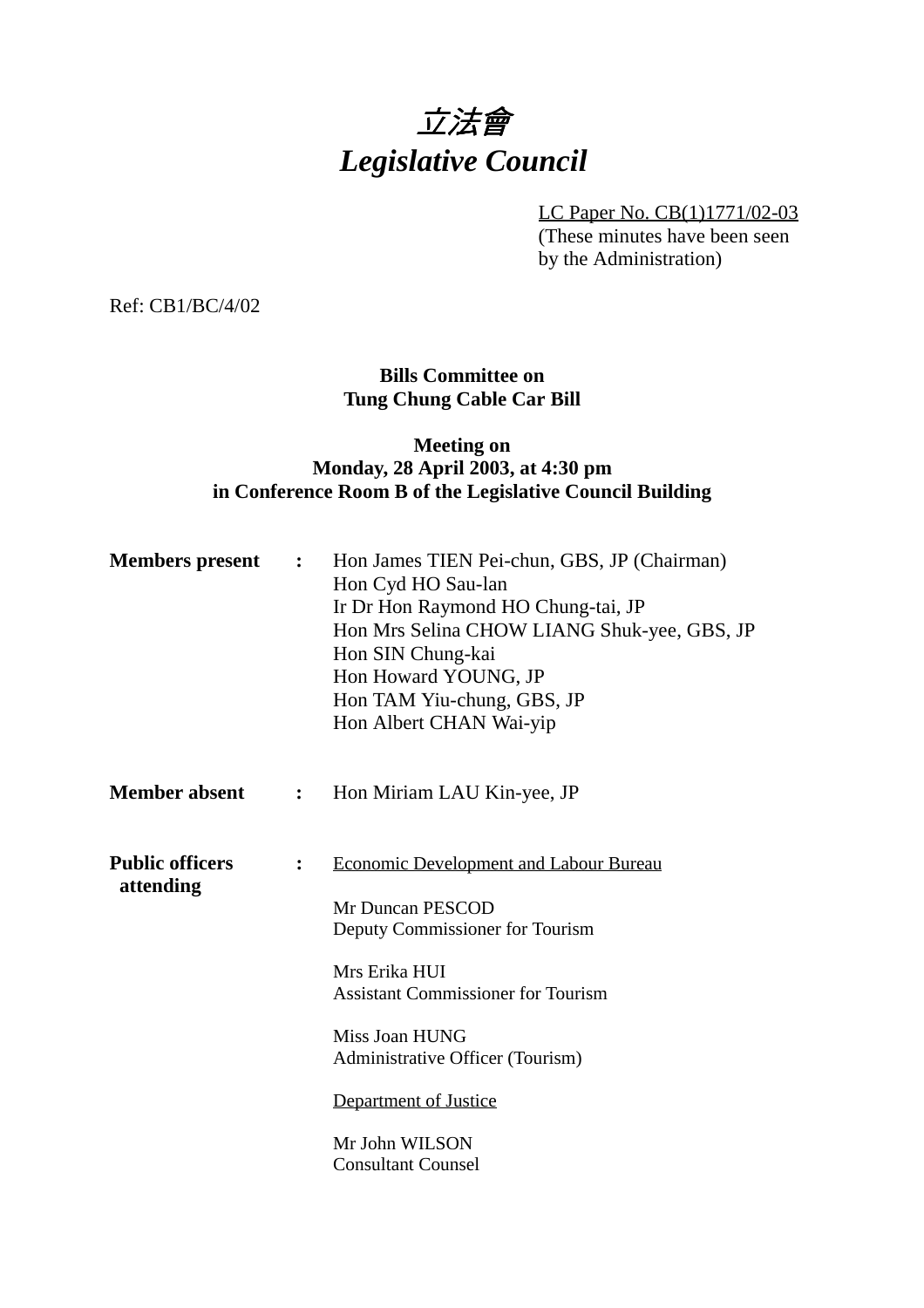Action

|                                            |                              | Ms Carmen CHU<br><b>Senior Government Counsel</b>                           |                                                                                                                                                    |  |  |  |
|--------------------------------------------|------------------------------|-----------------------------------------------------------------------------|----------------------------------------------------------------------------------------------------------------------------------------------------|--|--|--|
|                                            |                              | <b>Lands Department</b>                                                     |                                                                                                                                                    |  |  |  |
|                                            |                              | Mr LAU Chi-ming<br><b>District Lands Officer/Islands</b>                    |                                                                                                                                                    |  |  |  |
|                                            |                              | Mr Jimmy WOO                                                                | <b>Chief Estate Surveyor (Acquisition Section)</b>                                                                                                 |  |  |  |
|                                            | <b>Clerk in attendance :</b> | Mr Andy LAU<br>Chief Assistant Secretary (1)2                               |                                                                                                                                                    |  |  |  |
| <b>Staff in attendance</b><br>$\mathbf{r}$ |                              | Miss Connie FUNG<br>Assistant Legal Adviser 3                               |                                                                                                                                                    |  |  |  |
|                                            |                              | Ms Debbie YAU<br>Senior Assistant Secretary (1)1                            |                                                                                                                                                    |  |  |  |
| T                                          |                              | <b>Confirmation of minutes and matters arising</b>                          | LC Paper No. $CB(1)1468/02-03$ - Minutes of meeting held on 4 April 2003                                                                           |  |  |  |
|                                            |                              |                                                                             | The minutes of the meeting held on 4 April 2003 were confirmed.                                                                                    |  |  |  |
| П                                          |                              | <b>Meeting with the Administration</b><br>(LC Paper No. CB(1)1545/02-03(01) | The Administration's reply dated 28<br>April 2003 to the Assistant Legal                                                                           |  |  |  |
|                                            |                              | LC Paper No. CB(1)1469/02-03(01)                                            | Adviser;<br>Information paper provided by the<br>Administration in response to issues                                                              |  |  |  |
|                                            |                              | LC Paper No. CB(1)1528/02-03(01)                                            | raised at the meeting on 11.4.2003;<br>23.4.2003<br>dated<br>Letter<br>from<br>$\blacksquare$<br>Assistant Legal Adviser to the<br>Administration; |  |  |  |
|                                            | LC Paper No. CB(3)329/02-03  | LC Paper No. $CB(1)1094/02-03(01)$                                          | The Bill;<br>- Letter<br>dated<br>5.3.2003<br>from<br>Assistant Legal<br>Adviser<br>the<br>to                                                      |  |  |  |

Administration; and LC Paper No. CB(1)1094/02-03(02) - The Administration's reply dated 13.3.2003 to the Assistant Legal Adviser )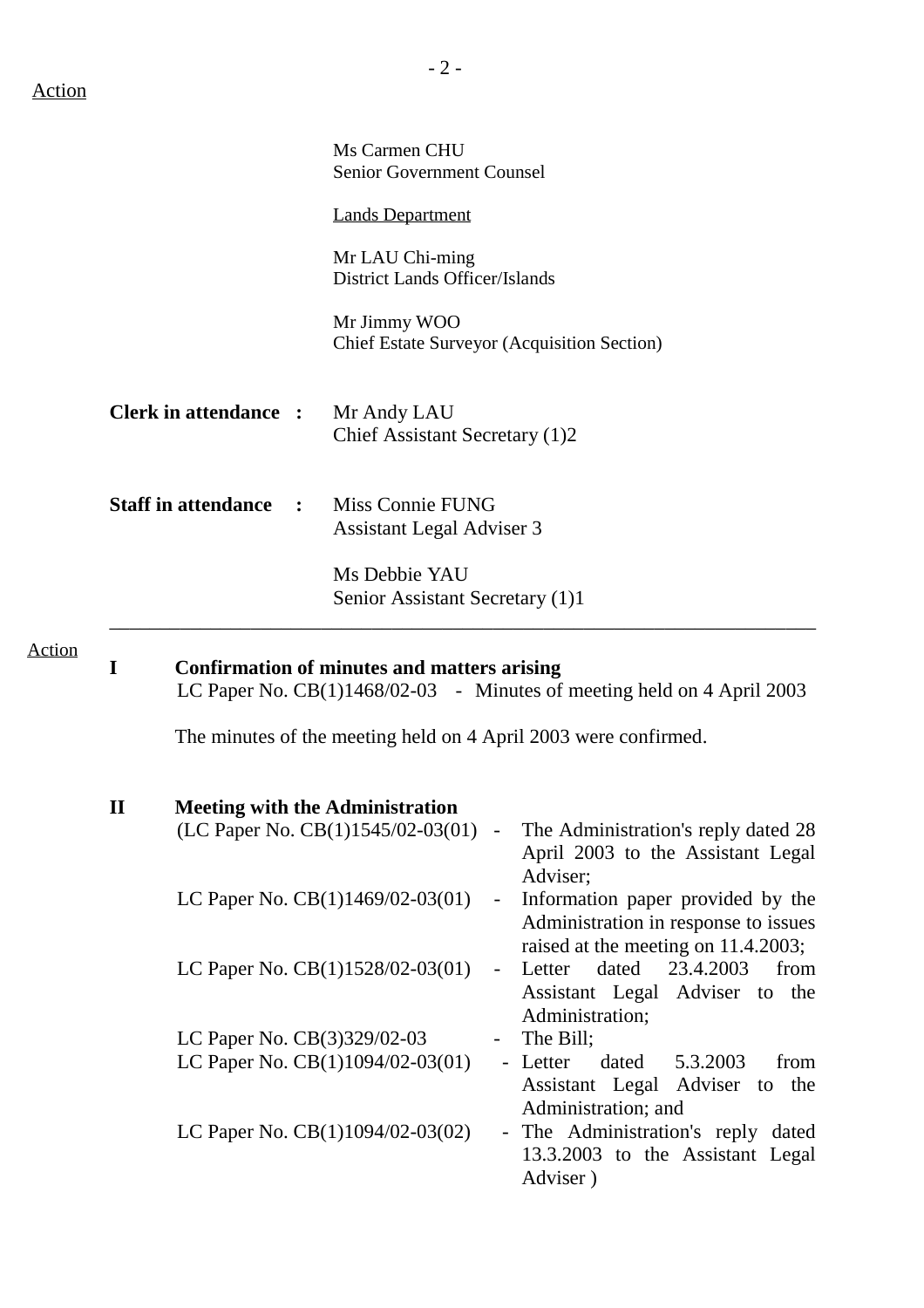2. The Bills Committee deliberated (Index of proceedings attached at **Annex A**).

3. The Bills Committee requested the Administration to provide further information on the following to facilitate their consideration:

- (a) to list out similar legislation which empowered a private company to prosecute as provided for under clause 23 of the Bill;
- (b) to advise whether there was a provision similar to clause 27(6) in other Build-Operate-Transfer legislation;
- (c) to advise whether the level of penalty provided for the offence to obstruct the Company under clause 38 of the Bill was in line with other legislation, such as the Kowloon-Canton Railway Corporation Ordinance (Cap. 372); and
- (d) to provide a set of draft Committee Stage Amendments (CSAs) proposed by the Administration together with a copy of explanatory note.

4. The Bills Committee requested the Assistant Legal Adviser (ALA) to advise whether the Bill provided for any escape clause allowing the Company to evade its responsibility to remedy a default under the Bill on the grounds that it was not practicable or financially viable to do so.

(*Post-meeting note:* ALA advised that there was no such escape clause in the Bill. However, it should be noted that under clause  $26(2)(c)$ , the Chief Executive (CE) in Council might come to the view that the terms of the notice to remedy a default were unreasonable and might thereby specify other terms. The Administration might be asked to clarify whether financial and practical reasons would be relevant factors that CE in Council might take into account under clause 26(2)(c).)

#### Date of next meeting

5. The Bills Committee agreed that the next meeting would be held on 9 May 2003 at 9:30 am to consider the CSAs proposed by the Administration.

#### **II Any other business**

6. There being no other business, the meeting ended at 6:40 pm.

Council Business Division 1 Legislative Council Secretariat 27 May 2003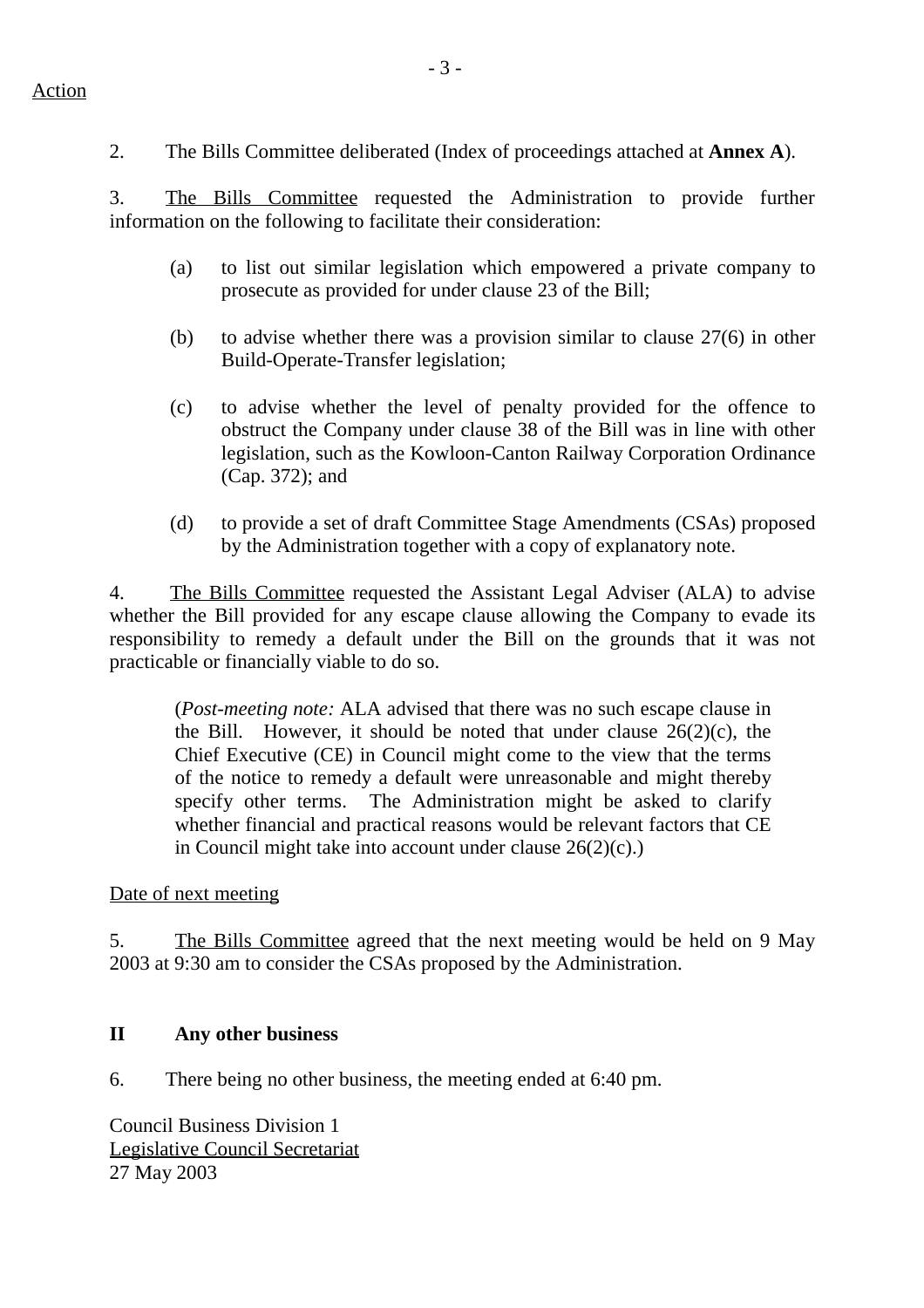## **Annex A**

#### **Proceedings of the meeting of the Bills Committee on Tung Chung Cable Car Bill Monday, 28 April 2003, at 4:30 pm in Conference Room B of the Legislative Council Building**

| required<br>Agenda Item $I$ – Confirmation of minutes and matters arising<br>000000-<br>• Introductory remarks<br>Chairman<br>000136<br>ALA3<br>• Confirmation of minutes of meeting on 4<br>April 2003<br>• Matters arising from last meeting<br>Agenda Item II - Meeting with the Administration<br>000137-<br>Chairman<br>• LC Paper Nos. CB(1) 1545/02-03(01),<br>000817<br>Administration<br>1469/02-03(01) and 1528/02-03(01)<br>• Proposed Committee Stage amendments<br>$(CSAs)$ to<br>(a) clause $13(6)$ to delete the time limit on<br>bringing unresolved claims to the Lands<br>Tribunal;<br>(b) clause $14(5)$ to extend the time limit<br>within which claims might be submitted<br>to the Company to tie in with the 12-<br>month period allowed for under clause |
|----------------------------------------------------------------------------------------------------------------------------------------------------------------------------------------------------------------------------------------------------------------------------------------------------------------------------------------------------------------------------------------------------------------------------------------------------------------------------------------------------------------------------------------------------------------------------------------------------------------------------------------------------------------------------------------------------------------------------------------------------------------------------------|
|                                                                                                                                                                                                                                                                                                                                                                                                                                                                                                                                                                                                                                                                                                                                                                                  |
|                                                                                                                                                                                                                                                                                                                                                                                                                                                                                                                                                                                                                                                                                                                                                                                  |
|                                                                                                                                                                                                                                                                                                                                                                                                                                                                                                                                                                                                                                                                                                                                                                                  |
|                                                                                                                                                                                                                                                                                                                                                                                                                                                                                                                                                                                                                                                                                                                                                                                  |
|                                                                                                                                                                                                                                                                                                                                                                                                                                                                                                                                                                                                                                                                                                                                                                                  |
|                                                                                                                                                                                                                                                                                                                                                                                                                                                                                                                                                                                                                                                                                                                                                                                  |
|                                                                                                                                                                                                                                                                                                                                                                                                                                                                                                                                                                                                                                                                                                                                                                                  |
|                                                                                                                                                                                                                                                                                                                                                                                                                                                                                                                                                                                                                                                                                                                                                                                  |
|                                                                                                                                                                                                                                                                                                                                                                                                                                                                                                                                                                                                                                                                                                                                                                                  |
|                                                                                                                                                                                                                                                                                                                                                                                                                                                                                                                                                                                                                                                                                                                                                                                  |
|                                                                                                                                                                                                                                                                                                                                                                                                                                                                                                                                                                                                                                                                                                                                                                                  |
|                                                                                                                                                                                                                                                                                                                                                                                                                                                                                                                                                                                                                                                                                                                                                                                  |
|                                                                                                                                                                                                                                                                                                                                                                                                                                                                                                                                                                                                                                                                                                                                                                                  |
|                                                                                                                                                                                                                                                                                                                                                                                                                                                                                                                                                                                                                                                                                                                                                                                  |
|                                                                                                                                                                                                                                                                                                                                                                                                                                                                                                                                                                                                                                                                                                                                                                                  |
|                                                                                                                                                                                                                                                                                                                                                                                                                                                                                                                                                                                                                                                                                                                                                                                  |
|                                                                                                                                                                                                                                                                                                                                                                                                                                                                                                                                                                                                                                                                                                                                                                                  |
| 13(2);                                                                                                                                                                                                                                                                                                                                                                                                                                                                                                                                                                                                                                                                                                                                                                           |
| (c) add a provision under clause<br>13                                                                                                                                                                                                                                                                                                                                                                                                                                                                                                                                                                                                                                                                                                                                           |
| specifying that all compensation and all                                                                                                                                                                                                                                                                                                                                                                                                                                                                                                                                                                                                                                                                                                                                         |
| costs agreed would be paid out of the                                                                                                                                                                                                                                                                                                                                                                                                                                                                                                                                                                                                                                                                                                                                            |
| general revenue;                                                                                                                                                                                                                                                                                                                                                                                                                                                                                                                                                                                                                                                                                                                                                                 |
| (d) add an appropriate subclause to clause                                                                                                                                                                                                                                                                                                                                                                                                                                                                                                                                                                                                                                                                                                                                       |
| 14 along the lines of section $10(4)$ of                                                                                                                                                                                                                                                                                                                                                                                                                                                                                                                                                                                                                                                                                                                                         |
| the Electricity Networks (Statutory                                                                                                                                                                                                                                                                                                                                                                                                                                                                                                                                                                                                                                                                                                                                              |
| Easements) Ordinance (Cap. 357) to                                                                                                                                                                                                                                                                                                                                                                                                                                                                                                                                                                                                                                                                                                                                               |
| make it clear that section $11(1)(a)$ of the                                                                                                                                                                                                                                                                                                                                                                                                                                                                                                                                                                                                                                                                                                                                     |
| Lands Tribunal Ordinance (Cap. 17)                                                                                                                                                                                                                                                                                                                                                                                                                                                                                                                                                                                                                                                                                                                                               |
| also applied to compensation payable                                                                                                                                                                                                                                                                                                                                                                                                                                                                                                                                                                                                                                                                                                                                             |
| by the Company under clause $14(5)$ ; &                                                                                                                                                                                                                                                                                                                                                                                                                                                                                                                                                                                                                                                                                                                                          |
| (e) clause 10 to avoid the possibility of                                                                                                                                                                                                                                                                                                                                                                                                                                                                                                                                                                                                                                                                                                                                        |
| allowing the Company a right to place<br>permanent structures on the land of the                                                                                                                                                                                                                                                                                                                                                                                                                                                                                                                                                                                                                                                                                                 |
| route projection                                                                                                                                                                                                                                                                                                                                                                                                                                                                                                                                                                                                                                                                                                                                                                 |
|                                                                                                                                                                                                                                                                                                                                                                                                                                                                                                                                                                                                                                                                                                                                                                                  |
| 000818-<br>Clause 16<br>Chairman                                                                                                                                                                                                                                                                                                                                                                                                                                                                                                                                                                                                                                                                                                                                                 |
| 001857<br>ALA3<br>Notice to amend the Schedule was not<br>$\bullet$                                                                                                                                                                                                                                                                                                                                                                                                                                                                                                                                                                                                                                                                                                              |
| Administration<br>subsidiary legislation subject to scrutiny by                                                                                                                                                                                                                                                                                                                                                                                                                                                                                                                                                                                                                                                                                                                  |
| Mrs Selina CHOW<br>the Legislative Council                                                                                                                                                                                                                                                                                                                                                                                                                                                                                                                                                                                                                                                                                                                                       |
| The royalty (\$1 per journey for each fare-<br>Ir Dr Raymond HO                                                                                                                                                                                                                                                                                                                                                                                                                                                                                                                                                                                                                                                                                                                  |
| Mr TAM Yiu-chung<br>paying passenger riding on the Cable Car)                                                                                                                                                                                                                                                                                                                                                                                                                                                                                                                                                                                                                                                                                                                    |
| payable<br>the<br>Company<br>by<br>to<br>the                                                                                                                                                                                                                                                                                                                                                                                                                                                                                                                                                                                                                                                                                                                                     |
| Government was part and parcel of the<br>MTRCL's proposal for the Tung Chung                                                                                                                                                                                                                                                                                                                                                                                                                                                                                                                                                                                                                                                                                                     |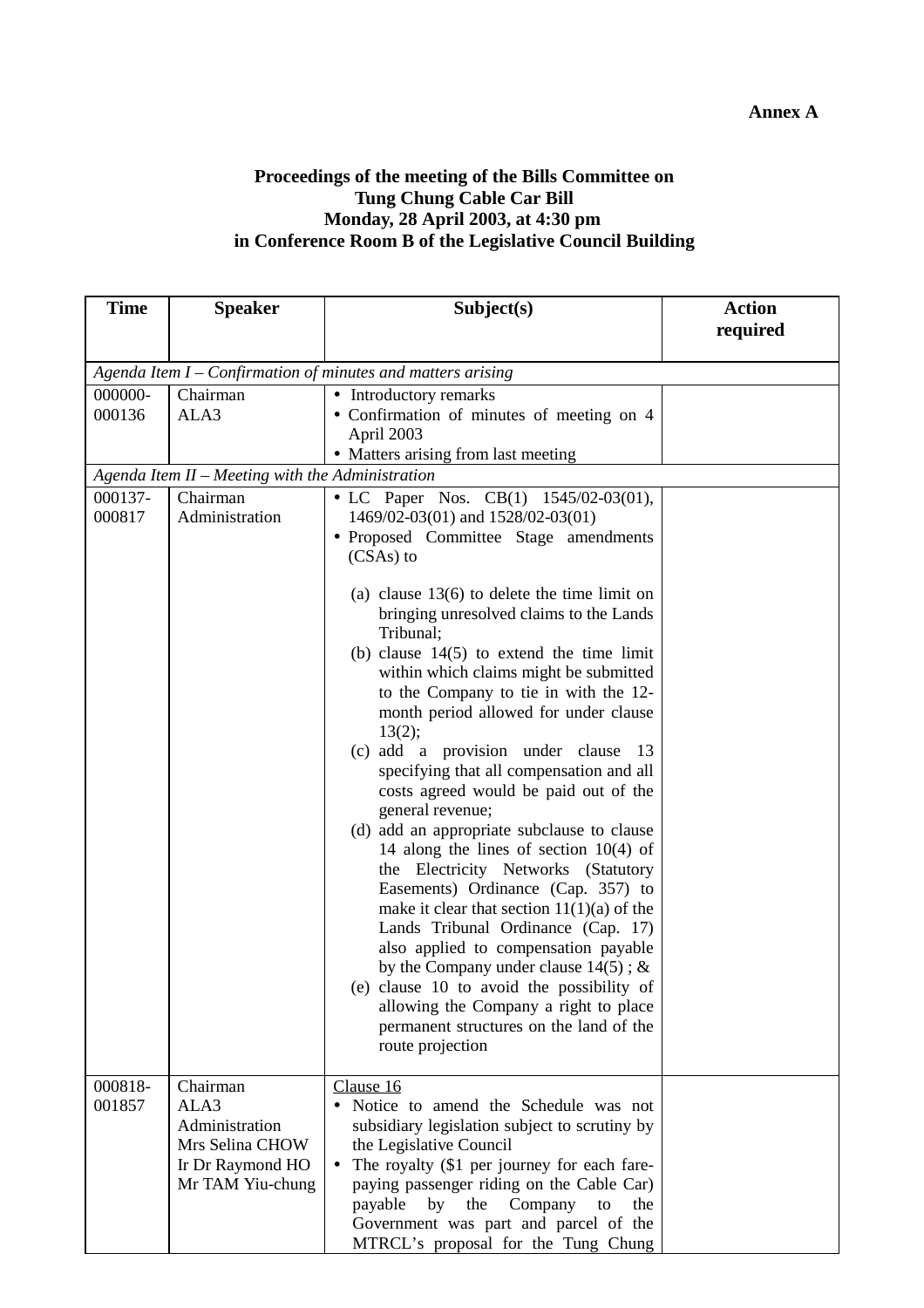| <b>Time</b>       | <b>Speaker</b>                                                                                | Subject(s)                                                                                                                                                                                                                                                                                                                                                                                                                                                                                                                            | <b>Action</b>                                                                                              |
|-------------------|-----------------------------------------------------------------------------------------------|---------------------------------------------------------------------------------------------------------------------------------------------------------------------------------------------------------------------------------------------------------------------------------------------------------------------------------------------------------------------------------------------------------------------------------------------------------------------------------------------------------------------------------------|------------------------------------------------------------------------------------------------------------|
|                   |                                                                                               | Cable Car project and the royalty would<br>remain payable until termination of the<br>franchise under clause 28 of the Bill<br>The proposed level of royalty as stipulated<br>in the Schedule only applied to MTRCL or<br>its wholly-owned subsidiary.<br>In case<br>the Administration decided to take forward<br>the merger proposal of MTRCL and<br>Kowloon-Canton Railway Corporation, it<br>would introduce a separate legislation<br>including consequential amendments to the<br>present Bill to the Council for consideration | required                                                                                                   |
| 001858-<br>001950 | Chairman                                                                                      | Clauses 17 and 18                                                                                                                                                                                                                                                                                                                                                                                                                                                                                                                     |                                                                                                            |
| 001951-<br>004015 | Chairman<br>Mrs Selina CHOW<br>Administration                                                 | Clause 19<br>· Power of the Chief Executive (CE) in<br>Council relating to the determination of the<br>specified amount of financial penalty<br>imposed on the Company as recommended<br>by the Secretary for Economic Development<br>and Labour<br>• Appropriateness of the proposed levels of<br>financial penalties and whether they were in<br>line with the provisions in other legislation<br>• Factors taken into account in determining<br>the specified amount of financial penalties                                        |                                                                                                            |
| 004016-<br>004045 | Chairman                                                                                      | Clause 20                                                                                                                                                                                                                                                                                                                                                                                                                                                                                                                             |                                                                                                            |
| 004046-<br>004200 | Chairman                                                                                      | Clause 21                                                                                                                                                                                                                                                                                                                                                                                                                                                                                                                             |                                                                                                            |
| 004201<br>005429  | Chairman<br>Mr TAM Yiu-chung<br>Administration<br>Mrs Selina CHOW<br>Mr SIN Chung-kai<br>ALA3 | Clauses 22 and 23<br>• Similar to the Mass Transit Railway<br>Ordinance (Cap 556),<br>(a) bylaws made under clause $22(1)$ , which<br>involved public conduct and safety,<br>would be subject to positive vetting by<br>the Legislative Council; and<br>(b) the franchise was empowered to<br>prosecute offences under the bylaws<br>• CSA to amend the English text of clause<br>$23(1)$ by inserting after "owner of the<br>vehicle" the phrase "if that information is<br>within the person's knowledge"                           | The Admin to provide<br>requested<br>the<br>information<br>as<br>per<br>paragraph $3(a)$ of the<br>minutes |
| 005430-<br>010659 | Chairman<br>Administration<br>ALA3<br>Mrs Selina CHOW                                         | Clause 24<br>• CSA to amend the Chinese text of clause<br>$24(2)$ along the lines of section 16 of the<br>Mass Transit Railway Ordinance (Cap. 556)<br>• Interpretation of "Reasonable period" under<br>clause $24(3)(a)$<br>• Whether there was a need to define clearly<br>the meaning of "all other relevant<br>legislation" in clause $24(2)(a)$ to facilitate<br>compliance                                                                                                                                                      |                                                                                                            |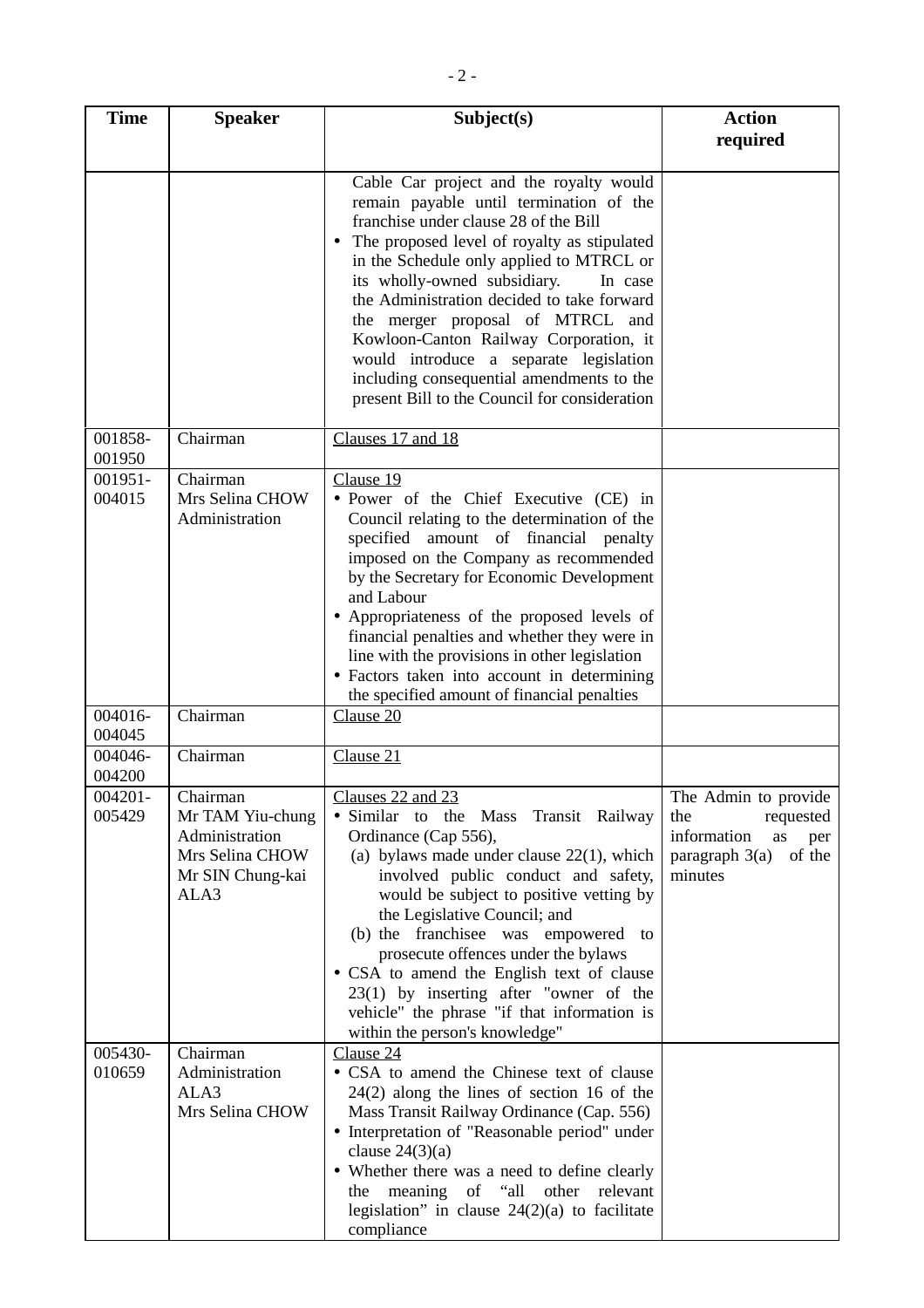| <b>Time</b>          | <b>Speaker</b>                                                                              | Subject(s)                                                                                                                                                                                                                                                                                                                                                 | <b>Action</b><br>required                                                                                   |
|----------------------|---------------------------------------------------------------------------------------------|------------------------------------------------------------------------------------------------------------------------------------------------------------------------------------------------------------------------------------------------------------------------------------------------------------------------------------------------------------|-------------------------------------------------------------------------------------------------------------|
|                      |                                                                                             |                                                                                                                                                                                                                                                                                                                                                            |                                                                                                             |
| $010700 -$<br>011237 | Chairman<br>Mr TAM Yiu-chung<br>Administration<br>Mr Albert CHAN<br>ALA3                    | Clause 25<br>• ALA to advise whether the Bill provided for<br>any escape clause allowing the Company to<br>evade its responsibility to remedy a default<br>under the Bill on the grounds that it was not<br>practicable or financially viable to do so.                                                                                                    |                                                                                                             |
| $011238 -$<br>011509 | Chairman<br>Administration<br>ALA3                                                          | Clause 26<br>• Clause 26 relating to the serving of notice of<br>intention to revoke franchise was modeled<br>on existing legislation for other Build-<br>Operate-Transfer (BOT) projects such as<br>Route 3 and Western Harbour Crossing                                                                                                                  |                                                                                                             |
| 011510-<br>012128    | Chairman<br>Mr Albert CHAN<br>Administration<br>Mrs Selina CHOW<br>ALA3<br>Mr TAM Yiu-chung | Clauses 27 and 28<br>• An order made by the CE in Council to<br>revoke the franchise was not subsidiary<br>legislation subject to scrutiny by the<br>Legislative Council but the Administration<br>would make every effort to brief the<br>Council as appropriate<br>• whether there was a provision similar to<br>clause $27(6)$ in other BOT legislation | The Admin to provide<br>the<br>requested<br>information<br>as<br>per<br>paragraph 3(b)<br>of the<br>minutes |
| 012129-<br>012456    | Chairman<br>Administration<br>Mr Albert CHAN<br>ALA3                                        | Clause 29<br>Company's<br>• The<br>liability<br>the<br>upon<br>termination of the franchise<br>• Procedures and methodology in determining<br>the value of assets for the purpose of clause<br>29(5)                                                                                                                                                       |                                                                                                             |
| 012457-<br>013437    | Chairman<br>Administration<br>Mr Albert CHAN<br>Mr TAM Yiu-chung<br>Mrs Selina CHOW<br>ALA3 | Clause 30<br>• The Government's exclusive right<br>in<br>deciding the way forward upon expiry of the<br>franchise<br>• Drafting of subclause (c) and the meaning<br>of "expiry date"                                                                                                                                                                       |                                                                                                             |
| 013438-<br>013904    | Chairman<br>Mr Albert CHAN<br>Administration<br>Mrs Selina CHOW<br>ALA3                     | Clause 31<br>• Government liability for Company's debts<br>in case of vesting of the assets of the<br>Company in the Government under Part 7 of<br>the Bill                                                                                                                                                                                                |                                                                                                             |
| 013905-<br>015017    | Chairman<br>Mr SIN Chung-kai<br>Administration<br>Mrs Selina CHOW<br>Mr Albert CHAN<br>ALA3 | Clause 32<br>• Whether the definition of "assets" should be<br>expanded to cover not only the physical<br>parts of the Cable Car System                                                                                                                                                                                                                    |                                                                                                             |
| 015018-<br>015907    | Chairman<br>Mr SIN Chung-kai<br>Administration<br>Mrs Selina CHOW<br>Mr Albert CHAN         | Clauses 33 and 34<br>• The arbitration provisions were specific to<br>this legislation<br>$\bullet$ The<br>determination<br>arbitration<br>of<br>an<br>proceedings was final and binding and<br>would be reflected in the Project Agreement                                                                                                                |                                                                                                             |
| 015908-<br>015953    | Chairman                                                                                    | Clauses 35, 36 and 37                                                                                                                                                                                                                                                                                                                                      |                                                                                                             |